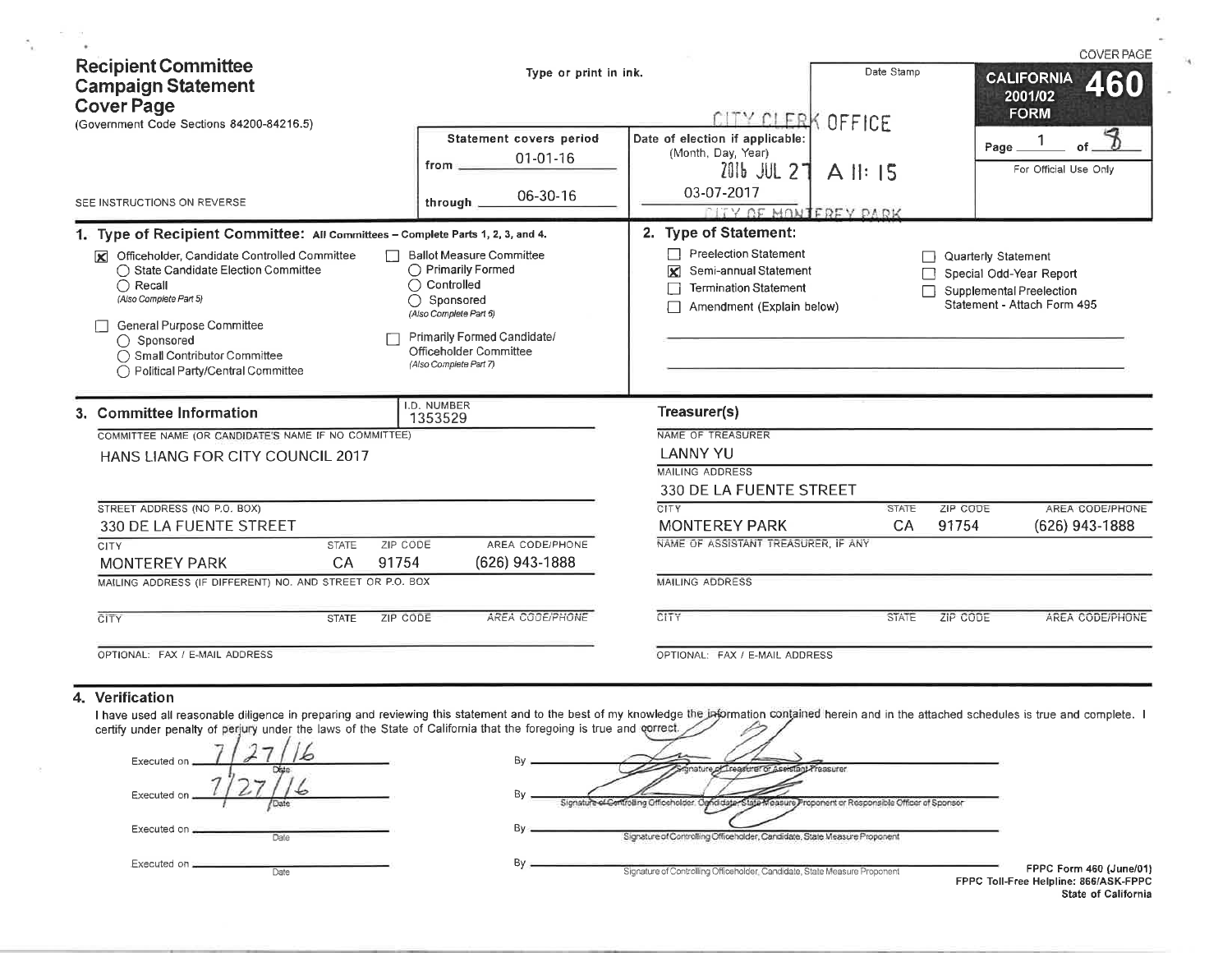$PTAT$ 

 $\overline{71}$ 

## **Recipient Committee Campaign Statement** Cover Page - Part 2



## 5. Officeholder or Candidate Controlled Committee

NAME OF OFFICEHOLDER OR CANDIDATE

#### **HANS LIANG**

OFFICE SOUGHT OR HELD (INCLUDE LOCATION AND DISTRICT NUMBER IF APPLICABLE)

#### MONTEREY PARK CITY COUNCIL MEMBER **PECIDENTIAL (DUCINECO ADDRECO - AND AND CTOECT)**

| RESIDENTIALIBUSINESS AUDRESS (NO. AND STREET) CITT |  | SIALE | $\sim$ |
|----------------------------------------------------|--|-------|--------|
|                                                    |  |       |        |

330 DE LA FUENTE STREET, MONTEREY PARK, CA 91754

Related Committees Not Included in this Statement: List any committees not included in this statement that are controlled by you or are primarily formed to receive contributions or make expenditures on behalf of your candidacy.

| COMMITTEE NAME        |                              |          | I.D. NUMBER |                       |
|-----------------------|------------------------------|----------|-------------|-----------------------|
|                       |                              |          |             |                       |
|                       |                              |          |             |                       |
|                       |                              |          |             |                       |
| NAME OF TREASURER     |                              |          |             | CONTROLLED COMMITTEE? |
|                       |                              |          | <b>YES</b>  | <b>NO</b>             |
| COMMITTEE ADDRESS     | STREET ADDRESS (NO P.O. BOX) |          |             |                       |
|                       |                              |          |             |                       |
|                       |                              |          |             |                       |
| CITY                  | <b>STATE</b>                 | ZIP CODE |             | AREA CODE/PHONE       |
|                       |                              |          |             |                       |
|                       |                              |          |             |                       |
| <b>COMMITTEE NAME</b> |                              |          | I.D. NUMBER |                       |
|                       |                              |          |             |                       |
|                       |                              |          |             |                       |
| NAME OF TREASURER     |                              |          |             | CONTROLLED COMMITTEE? |
|                       |                              |          | <b>YES</b>  | NO.                   |
|                       |                              |          |             |                       |
| COMMITTEE ADDRESS     | STREET ADDRESS (NO P.O. BOX) |          |             |                       |
|                       |                              |          |             |                       |

**CITY** 

**ZIP CODE** AREA CODE/PHONE **STATE** 

### 6. Ballot Measure Committee

NAME OF BALLOT MEASURE

| BALLOT NO. OR LETTER | <b>JURISDICTION</b> | <b>SUPPORT</b><br>OPPOSE |
|----------------------|---------------------|--------------------------|
|                      |                     |                          |

Identify the controlling officeholder, candidate, or state measure proponent, if any.

NAME OF OFFICEHOLDER, CANDIDATE, OR PROPONENT

| OFFICE SOUGHT OR HELD | DISTRICT NO. IF ANY |
|-----------------------|---------------------|
|                       |                     |

#### 7. Primarily Formed Committee List names of officeholder(s) or candidate(s) for which this committee is primarily formed.

| NAME OF OFFICEHOLDER OR CANDIDATE | OFFICE SOUGHT OR HELD | <b>SUPPORT</b><br>OPPOSE        |
|-----------------------------------|-----------------------|---------------------------------|
| NAME OF OFFICEHOLDER OR CANDIDATE | OFFICE SOUGHT OR HELD | <b>SUPPORT</b><br><b>OPPOSE</b> |
| NAME OF OFFICEHOLDER OR CANDIDATE | OFFICE SOUGHT OR HELD | <b>SUPPORT</b><br>OPPOSE        |
| NAME OF OFFICEHOLDER OR CANDIDATE | OFFICE SOUGHT OR HELD | <b>SUPPORT</b><br>OPPOSE        |

Attach continuation sheets if necessary

FPPC Form 460 (June/01) FPPC Toll-Free Helpline: 866/ASK-FPPC State of California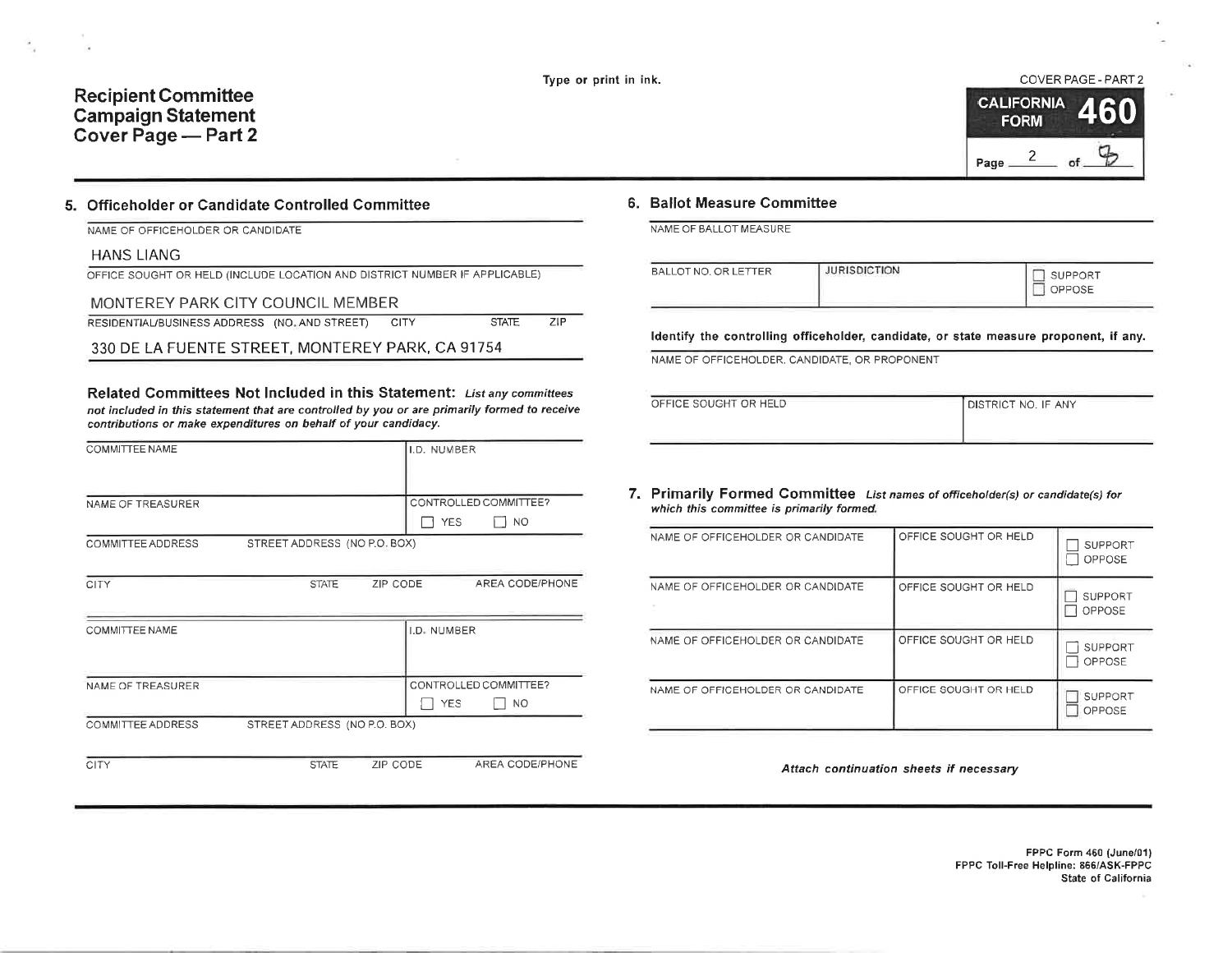| <b>Campaign Disclosure Statement</b><br><b>Summary Page</b>                                                                                                                                                                           | Type or print in ink.<br>Amounts may be rounded<br>to whole dollars. | <b>SUMMARY PAGE</b><br>Statement covers period<br><b>CALIFORNIA</b><br>460<br>$01 - 01 - 16$<br><b>FORM</b><br>from _                                                                                                                                                                      |
|---------------------------------------------------------------------------------------------------------------------------------------------------------------------------------------------------------------------------------------|----------------------------------------------------------------------|--------------------------------------------------------------------------------------------------------------------------------------------------------------------------------------------------------------------------------------------------------------------------------------------|
| SEE INSTRUCTIONS ON REVERSE                                                                                                                                                                                                           |                                                                      | Page $\frac{3}{2}$ of<br>06-30-16<br>through                                                                                                                                                                                                                                               |
| NAME OF FILER<br>HANS LIANG FOR CITY COUNCIL 2017                                                                                                                                                                                     |                                                                      | I.D. NUMBER<br>1353529                                                                                                                                                                                                                                                                     |
| <b>Contributions Received</b>                                                                                                                                                                                                         | Column A<br><b>TOTAL THIS PERIOD</b><br>(FROM ATTACHED SCHEDULES)    | Column <sub>B</sub><br><b>Calendar Year Summary for Candidates</b><br>CALENDAR YEAR<br>Running in Both the State Primary and<br>TOTAL TO DATE                                                                                                                                              |
| З.                                                                                                                                                                                                                                    | $\Omega$<br>0                                                        | <b>General Elections</b><br>$\overline{0}$<br>1/1 through 6/30<br>7/1 to Date<br>$\mathbf 0$<br>$\overline{0}$<br>20. Contributions<br>Received                                                                                                                                            |
|                                                                                                                                                                                                                                       |                                                                      | $\Omega$<br>21. Expenditures<br>$\sim$ $\sim$ $\sim$ $\sim$ $\sim$<br>$\Omega$<br>Made                                                                                                                                                                                                     |
| <b>Expenditures Made</b><br>8.<br>9. Accrued Expenses (Unpaid Bills) manufactures and Schedule F, Line 3                                                                                                                              | 3229<br>$\Omega$<br>3229<br>0<br>0<br>3229                           | <b>Expenditure Limit Summary for State</b><br>3229<br><b>Candidates</b><br>$\mathbf{0}$<br>22. Cumulative Expenditures Made*<br>3229<br>(If Subject to Voluntary Expenditure Limit)<br>0<br>Date of Election<br><b>Total to Date</b><br>(mm/dd/yy)<br>$\mathbf{0}$<br>3229                 |
| <b>Current Cash Statement</b><br>12. Beginning Cash Balance  Previous Summary Page, Line 16 \$<br>16. ENDING CASH BALANCE  Add Lines 12 + 13 + 14, then subtract Line 15<br>If this is a termination statement, Line 16 must be zero. | 22,804<br>$\overline{0}$<br>$\Omega$<br>3229<br>19575<br>-S          | To calculate Column B, add<br>amounts in Column A to the<br>corresponding amounts<br>from Column B of your last<br>report. Some amounts in<br>Column A may be negative<br>figures that should be<br>subtracted from previous<br>period amounts. If this is<br>the first report being filed |
|                                                                                                                                                                                                                                       | 0                                                                    | for this calendar year, only<br>*Since January 1, 2001. Amounts in this section may be<br>carry over the amounts<br>different from amounts reported in Column B.                                                                                                                           |
| <b>Cash Equivalents and Outstanding Debts</b>                                                                                                                                                                                         | any).<br>0<br>0                                                      | from Lines 2, 7. and 9 (if<br>FPPC Form 460 (June/01)<br>FPPC Toll-Free Helpline: 866/ASK-FPPC                                                                                                                                                                                             |

 $\langle \sigma \rangle$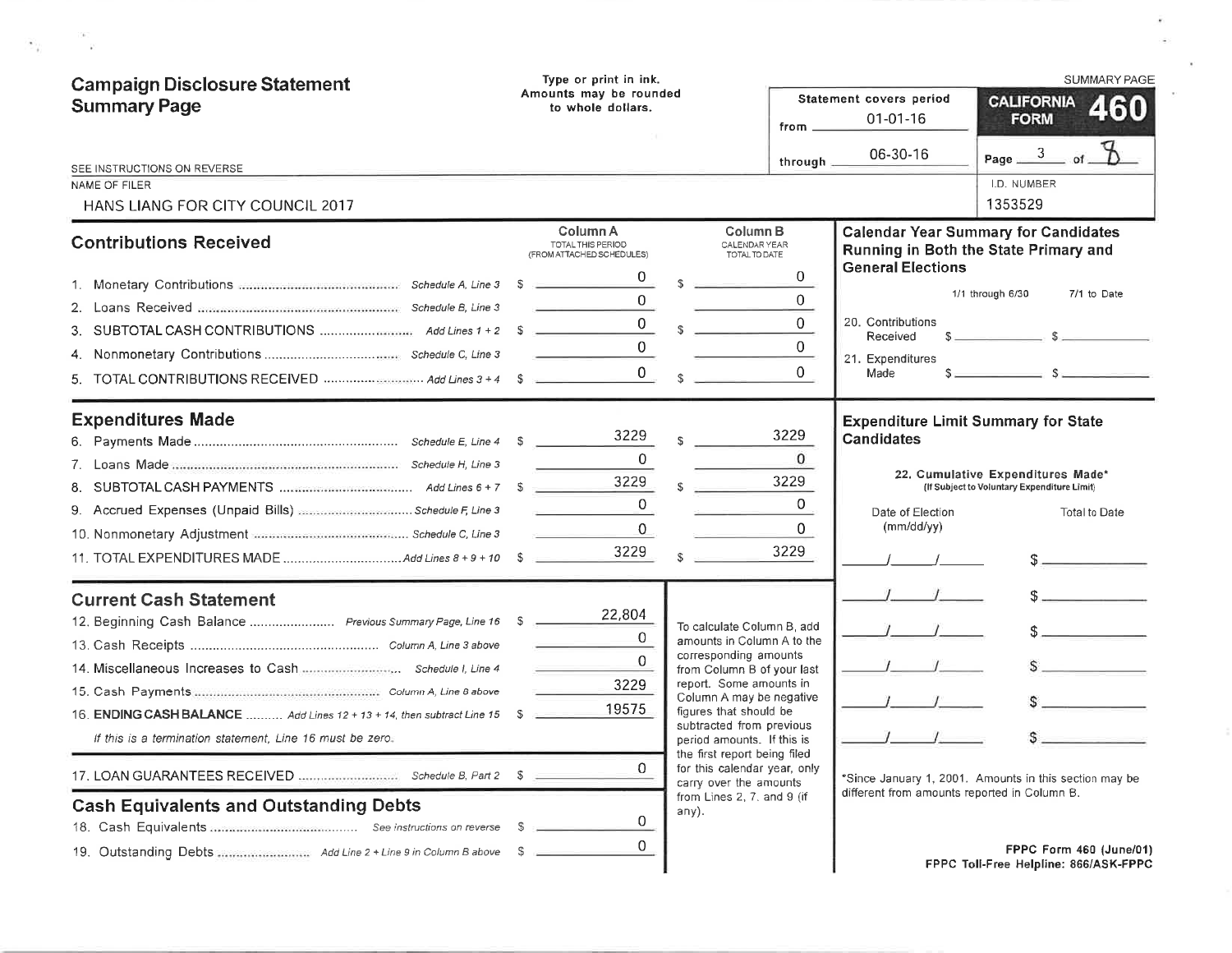|                                                                                                                                            | Type or print in ink.                                                                         |                                          |                                                                    | Statement covers period<br>from                                    |                                                             | <b>CALIFORNIA</b><br><b>FORM</b>            | <b>SCHEDULE B - PART 1</b><br>460                           |
|--------------------------------------------------------------------------------------------------------------------------------------------|-----------------------------------------------------------------------------------------------|------------------------------------------|--------------------------------------------------------------------|--------------------------------------------------------------------|-------------------------------------------------------------|---------------------------------------------|-------------------------------------------------------------|
|                                                                                                                                            |                                                                                               |                                          |                                                                    | through                                                            |                                                             | Page                                        |                                                             |
|                                                                                                                                            |                                                                                               |                                          |                                                                    |                                                                    |                                                             | I.D. NUMBER<br>1353529                      |                                                             |
| IF AN INDIVIDUAL, ENTER<br>OCCUPATION AND EMPLOYER<br>(IF SELF-EMPLOYED, ENTER<br>NAME OF BUSINESS)                                        | (a)<br>OUTSTANDING<br><b>BALANCE</b><br><b>BEGINNING THIS</b><br>PERIOD                       | (b)<br>AMOUNT<br>RECEIVED THIS<br>PERIOD | (c)                                                                | OUTSTANDING<br><b>BALANCE AT</b><br><b>CLOSE OF THIS</b><br>PERIOD | (e)<br><b>INTEREST</b><br>PAID THIS<br>PERIOD               | (1)<br>ORIGINAL<br>AMOUNT OF<br><b>LOAN</b> | (g)<br><b>CUMULATIVE</b><br><b>CONTRIBUTIONS</b><br>TO DATE |
| <b>DEPUTY PROBATION</b><br><b>OFFICER</b><br><b>LA COUNTY</b><br>PROBATION DEPT.                                                           | 18000                                                                                         | 0                                        | $\Box$ PAID<br>$s =$<br>FORGIVEN                                   | 18000<br>S.                                                        | 0<br>$-$ %<br><b>RATE</b>                                   | 45000<br>$S =$<br>02/03/13                  | CALENDAR YEAR<br>0<br>PER ELECTION**                        |
|                                                                                                                                            |                                                                                               |                                          |                                                                    | DATE DUE                                                           |                                                             | DATE INCURRED                               |                                                             |
|                                                                                                                                            |                                                                                               | 0                                        | FORGIVEN                                                           | DATE DUE                                                           | RATE                                                        | s<br>DATE INCURRED                          | CALENDAR YEAR<br>PER ELECTION **                            |
|                                                                                                                                            |                                                                                               |                                          | $\Box$ FORGIVEN                                                    |                                                                    | %<br>RATE                                                   |                                             | CALENDAR YEAR<br>PER ELECTION**                             |
|                                                                                                                                            |                                                                                               |                                          |                                                                    | DATE DUE                                                           |                                                             | DATE INCURRED                               |                                                             |
|                                                                                                                                            |                                                                                               |                                          |                                                                    |                                                                    | $\mathbf{0}$                                                |                                             |                                                             |
|                                                                                                                                            |                                                                                               |                                          |                                                                    | 0                                                                  | (Enter (e) on<br>Schedule E, Line 3)                        |                                             |                                                             |
| (Total Column (c) plus loans under \$100 paid or forgiven.)<br>(Include loans paid by a third party that are also itemized on Schedule A.) |                                                                                               |                                          |                                                                    | 0                                                                  |                                                             | ** If required,                             | *Amounts forgiven or paid by<br>another party also must be  |
|                                                                                                                                            | HANS LIANG FOR CITY COUNCIL 2017<br>(Total Column (b) plus unitemized loans less than \$100.) | $S$ .                                    | Amounts may be rounded<br>to whole dollars.<br><b>SUBTOTALS \$</b> | $\Box$ PAID<br>$\Box$ PAID<br>$0$ \$                               | AMOUNT PAID<br>OR FORGIVEN<br>THIS PERIOD<br>0 <sup>5</sup> | $01-01-16$<br>06-30-16<br>18000 \$          | reported on Schedule A.                                     |

10

X.

 $\mathcal{P}_{\mathcal{A}}$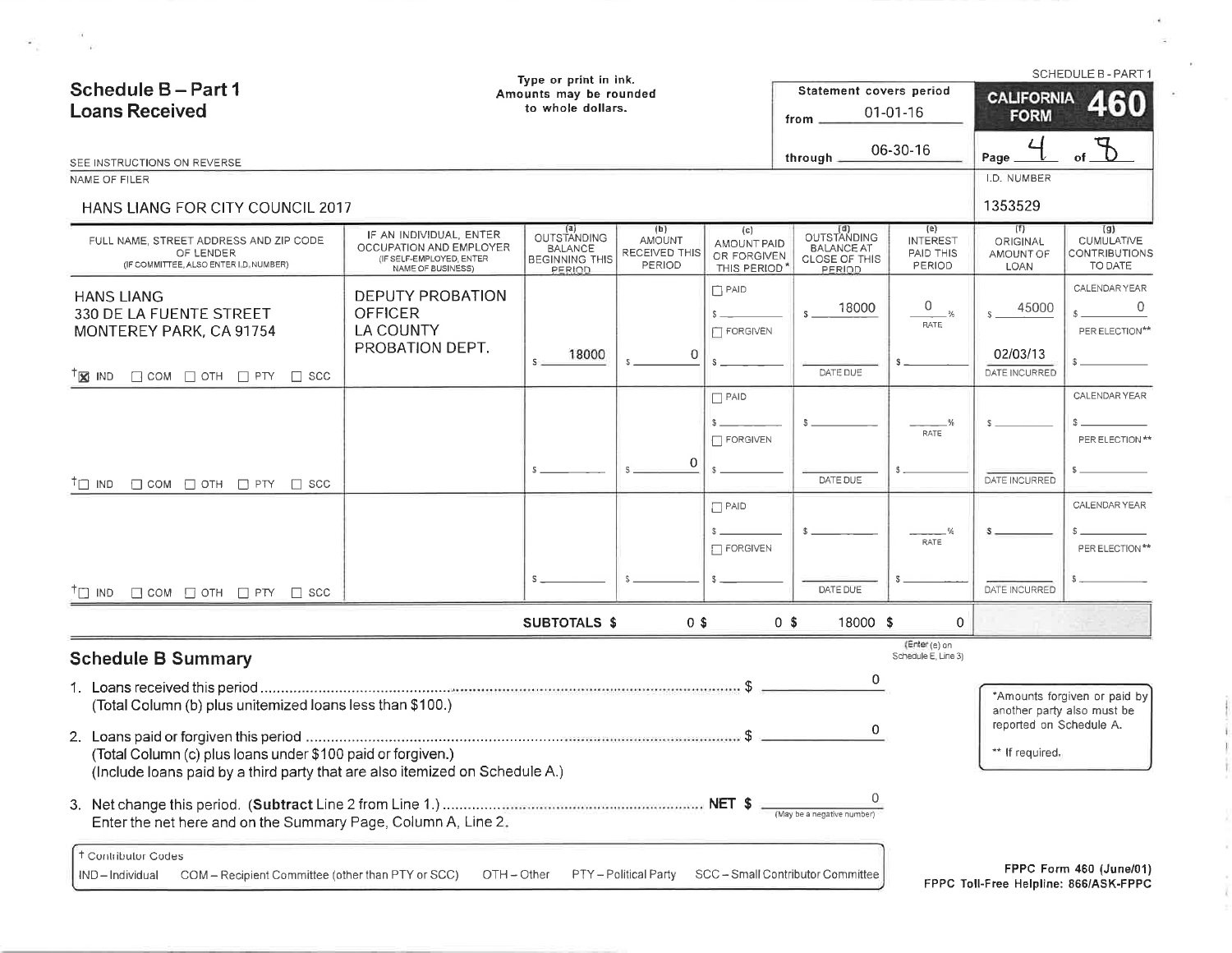| <b>Schedule D</b><br>NAME OF FILER | <b>Summary of Expenditures</b><br><b>Supporting/Opposing Other</b><br><b>Candidates, Measures and Committees</b><br>SEE INSTRUCTIONS ON REVERSE<br>HANS LIANG FOR CITY COUNCIL 2017 | Type or print in ink.<br>Amounts may be rounded<br>to whole dollars.                                 |                                     | Statement covers period<br>$01-01-16$<br>from<br>06-30-16<br>through: |                                                           | <b>CALIFORNIA</b><br><b>FORM</b><br>Page<br>I.D. NUMBER<br>1353529 | <b>SCHEDULED</b><br>460<br>$\frac{4}{9}$ to |
|------------------------------------|-------------------------------------------------------------------------------------------------------------------------------------------------------------------------------------|------------------------------------------------------------------------------------------------------|-------------------------------------|-----------------------------------------------------------------------|-----------------------------------------------------------|--------------------------------------------------------------------|---------------------------------------------|
| <b>DATE</b>                        | NAME OF CANDIDATE. OFFICE, AND DISTRICT, OR<br>MEASURE NUMBER OR LETTER AND JURISDICTION,<br>OR COMMITTEE                                                                           | TYPE OF PAYMENT                                                                                      | <b>DESCRIPTION</b><br>(IF REQUIRED) | AMOUNT THIS<br>PERIOD                                                 | CUMULATIVE TO DATE<br>CALENDAR YEAR<br>(JAN, 1 - DEC, 31) |                                                                    | PER ELECTION<br>TO DATE<br>(IF REQUIRED)    |
| 03/24/16                           | Jeff Maloney for Alhambra City Council 2016<br><b>X</b> Support<br>$\Box$ Oppose                                                                                                    | Monetary<br>⊠<br>Contribution<br>Nonmonetary<br>г<br>Contribution<br>Independent<br>Expenditure      |                                     | 200                                                                   |                                                           | 200                                                                |                                             |
| 03/31/16                           | Warren Furatani for State Senate 2016<br><b>X</b> Support<br>$\Box$ Oppose                                                                                                          | Monetary<br>区<br>Contribution<br>Nonmonetary<br>П<br>Contribution<br>П<br>Independent<br>Expenditure |                                     | 500                                                                   |                                                           | 500                                                                |                                             |
| 05/11/16                           | Hilda Solis for Supervisor Officeholder<br><b>X</b> Support<br>$\Box$ Oppose                                                                                                        | Monetary<br>⊠<br>Contribution<br>Nonmonetary<br>П<br>Contribution<br>Independent<br>Expenditure      |                                     | 250                                                                   |                                                           | 250                                                                |                                             |
|                                    |                                                                                                                                                                                     |                                                                                                      | <b>SUBTOTAL \$</b>                  | 950                                                                   |                                                           |                                                                    |                                             |

# Schedule D Summary

 $\epsilon_{\rm c} = -\frac{1}{2}$ 

|                                                                                                                                        | 950 |
|----------------------------------------------------------------------------------------------------------------------------------------|-----|
|                                                                                                                                        |     |
| 3. Total contributions and independent expenditures made this period. (Add Lines 1 and 2. Do not enter on the Summary Page.)  TOTAL \$ | 950 |

 $\mathbf{a}$ 

 $\lambda$ 

×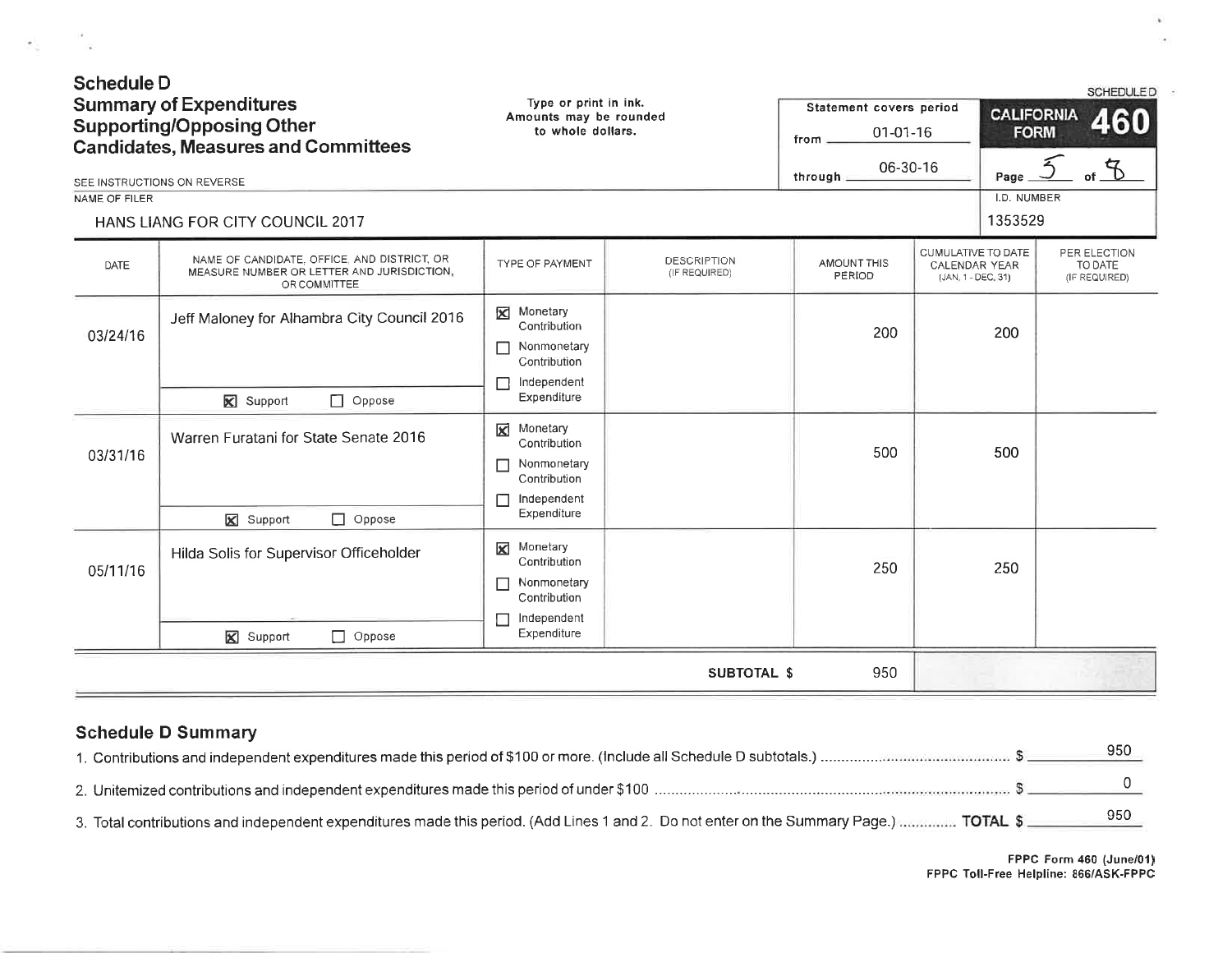| Schedule E<br><b>Payments Made</b>      | Type or print in ink.<br>Amounts may be rounded | Statement covers period | <b>SCHEDULEE</b>                     |
|-----------------------------------------|-------------------------------------------------|-------------------------|--------------------------------------|
|                                         | to whole dollars.                               | $01-01-16$<br>from      | <b>CALIFORNIA</b> 460<br><b>FORM</b> |
| SEE INSTRUCTIONS ON REVERSE             |                                                 | 06-30-16<br>through.    | Page                                 |
| NAME OF FILER                           |                                                 |                         | I.D. NUMBER                          |
| <b>HANS LIANG FOR CITY COUNCIL 2017</b> |                                                 |                         | 1353529                              |

### CODES: If one of the following codes accurately describes the payment, you may enter the code. Otherwise, describe the payment.

| CMP  | campaign paraphernalia/misc.                                  | <b>MBR</b> | member communications                     |      | RAD radio airtime and production costs                    |
|------|---------------------------------------------------------------|------------|-------------------------------------------|------|-----------------------------------------------------------|
|      | CNS campaign consultants                                      |            | MTG meetings and appearances              | RFD. | returned contributions                                    |
|      | CTB contribution (explain nonmonetary)*                       | OFC -      | office expenses                           | SAL  | campaign workers' salaries                                |
|      | CVC civic donations                                           | PET        | petition circulating                      | TEL  | t.v. or cable airtime and production costs                |
| FIL. | candidate filing/ballot fees                                  | PHO.       | phone banks                               |      | TRC candidate travel, lodging, and meals                  |
| FND. | fundraising events                                            | POL        | polling and survey research               |      | TRS staff/spouse travel, lodging, and meals               |
| ID   | independent expenditure supporting/opposing others (explain)* | POS.       | postage, delivery and messenger services  | TSF. | transfer between committees of the same candidate/sponsor |
| LEG  | legal defense                                                 | PRO.       | professional services (legal, accounting) |      | VOT voter registration                                    |
| LП   | campaign literature and mailings                              | PRI        | print ads                                 |      | WEB information technology costs (internet, e-mail)       |
|      |                                                               |            |                                           |      |                                                           |

| NAME AND ADDRESS OF PAYEE<br>(IF COMMITTEE, ALSO ENTER LD, NUMBER)                                   | CODE<br>- OR       | DESCRIPTION OF PAYMENT                                        | AMOUNT PAID |  |
|------------------------------------------------------------------------------------------------------|--------------------|---------------------------------------------------------------|-------------|--|
| Citibank<br>P.O.Box 183037<br>Columbus, OH 91801                                                     | <b>MTG</b>         | Dining Expense, Hosting Friendship City Lushun<br>delegation. | 778         |  |
| <b>USPS</b><br>245 W Garvey Ave.<br>Monterey Park, CA 91754                                          | <b>POS</b>         | <b>Stamps</b>                                                 | 147         |  |
| Plaza Printing<br>126 E Valley Blvd.<br>Alhambra, CA 91801                                           | <b>CMP</b>         | New Year Flyers                                               | 344         |  |
| * Payments that are contributions or independent expenditures must also be summarized on Schedule D. | <b>SUBTOTAL \$</b> |                                                               |             |  |

# **Schedule E Summary**

 $\mathbf{Y}_{11}=\mathbf{X}+\mathbf{X}_1$ 

| 3229 |
|------|

FPPC Form 460 (June/01)<br>FPPC Toll-Free Helpline: 866/ASK-FPPC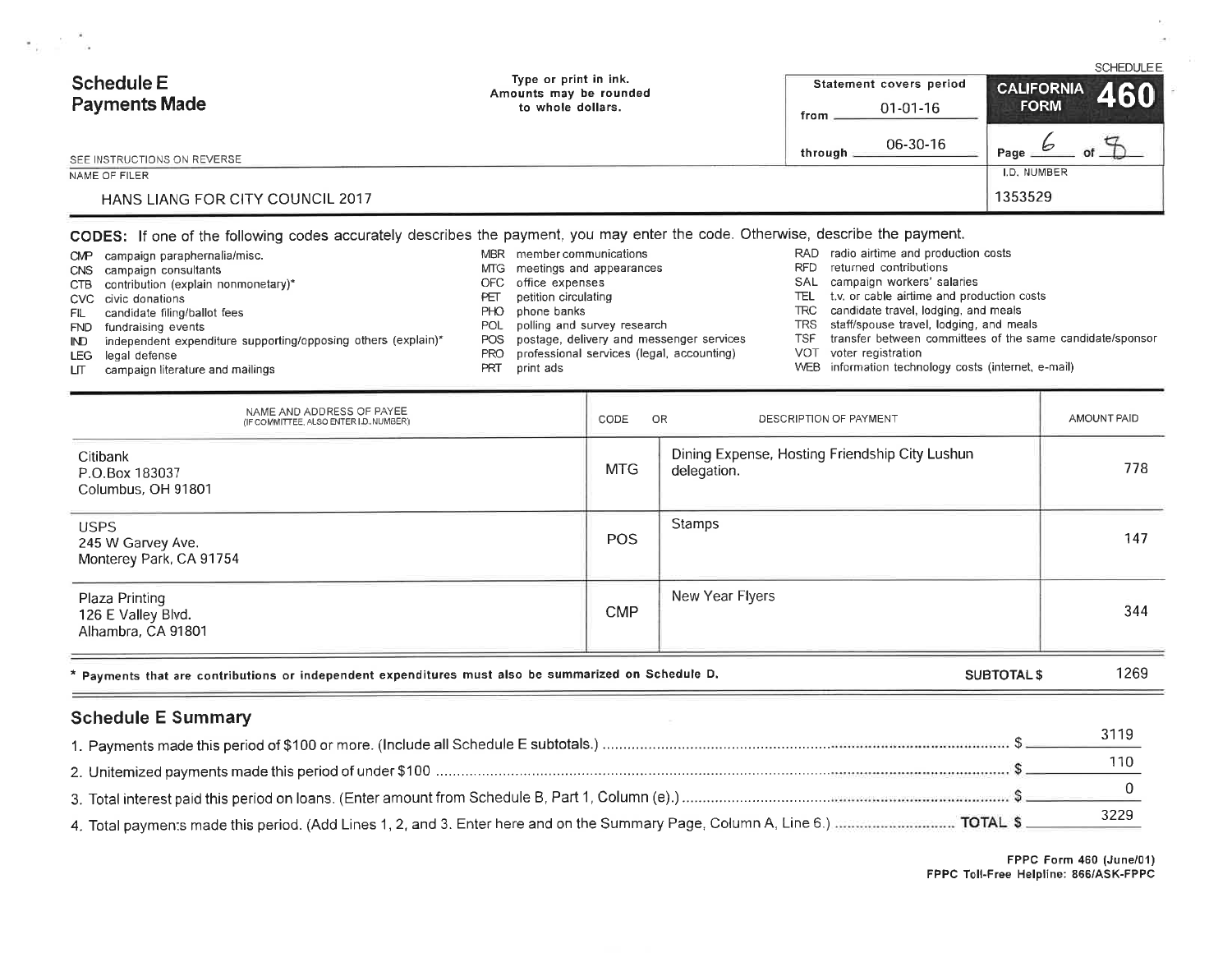| <b>Schedule E</b><br>(Continuation Sheet)<br><b>Payments Made</b>                                                                                                                                                                                                                                                                                  | Type or print in ink.<br>Amounts may be rounded<br>to whole dollars.                                                                                                                                                                                                                                                                                                                                                                                                                                                                                                                                                                                                                                                                                                                                                                                                                                         |            |                               | Statement covers neriod<br>from<br>througl | <b>CALIFORNIA</b><br><b>FORM</b><br>Page | SCHEDULE E (CONT.)<br>460 |
|----------------------------------------------------------------------------------------------------------------------------------------------------------------------------------------------------------------------------------------------------------------------------------------------------------------------------------------------------|--------------------------------------------------------------------------------------------------------------------------------------------------------------------------------------------------------------------------------------------------------------------------------------------------------------------------------------------------------------------------------------------------------------------------------------------------------------------------------------------------------------------------------------------------------------------------------------------------------------------------------------------------------------------------------------------------------------------------------------------------------------------------------------------------------------------------------------------------------------------------------------------------------------|------------|-------------------------------|--------------------------------------------|------------------------------------------|---------------------------|
| SEE INSTRUCTIONS ON REVERSE<br>NAME OF FILER<br>HANS LIANG FOR CITY COUNCIL 2017                                                                                                                                                                                                                                                                   |                                                                                                                                                                                                                                                                                                                                                                                                                                                                                                                                                                                                                                                                                                                                                                                                                                                                                                              |            |                               |                                            | I.D. NUMBER<br>1353529                   |                           |
| campaign paraphernalia/misc.<br><b>CMP</b><br>CNS campaign consultants<br>CTB contribution (explain nonmonetary)*<br>CVC civic donations<br>candidate filing/ballot fees<br>FIL.<br>FND fundraising events<br>independent expenditure supporting/opposing others (explain)*<br>IND.<br>LEG legal defense<br>campaign literature and mailings<br>LП | CODES: If one of the following codes accurately describes the payment, you may enter the code. Otherwise, describe the payment.<br>RAD radio airtime and production costs<br>MBR member communications<br>RFD returned contributions<br>meetings and appearances<br>MTG<br>SAL campaign workers' salaries<br>office expenses<br><b>OFC</b><br>petition circulating<br>TEL t.v. or cable airtime and production costs<br>PET<br>candidate travel, lodging, and meals<br><b>TRC</b><br>PHO<br>phone banks<br>staff/spouse travel, lodging, and meals<br>polling and survey research<br><b>TRS</b><br><b>POL</b><br>transfer between committees of the same candidate/sponsor<br>postage, delivery and messenger services<br><b>TSF</b><br>POS.<br>VOT voter registration<br>professional services (legal, accounting)<br>PRO<br>WEB information technology costs (internet, e-mail)<br><b>PRT</b><br>print ads |            |                               |                                            |                                          |                           |
| NAME AND ADDRESS OF PAYEE<br>(IF COMMITTEE, ALSO ENTER I.D. NUMBER)                                                                                                                                                                                                                                                                                |                                                                                                                                                                                                                                                                                                                                                                                                                                                                                                                                                                                                                                                                                                                                                                                                                                                                                                              | CODE       | OR                            | DESCRIPTION OF PAYMENT                     |                                          | AMOUNT PAID               |
| <b>Barron Communications</b><br>P.O. Box 987<br>Montery Park, CA 91754                                                                                                                                                                                                                                                                             |                                                                                                                                                                                                                                                                                                                                                                                                                                                                                                                                                                                                                                                                                                                                                                                                                                                                                                              | <b>PRT</b> |                               | West San Gabriel Valley Journal Ad         |                                          | 200                       |
| Monterey Park Democratic Club<br>1129 Kenton<br>Monterey Park, CA 91755<br>ID# 1235156                                                                                                                                                                                                                                                             | u                                                                                                                                                                                                                                                                                                                                                                                                                                                                                                                                                                                                                                                                                                                                                                                                                                                                                                            | <b>CVC</b> |                               | People Who Make a Difference Banquet       |                                          | 100                       |
| Monterey Park Woman's Club<br>440 S. McPherrin Ave.<br>Monterey Park, CA 91754                                                                                                                                                                                                                                                                     |                                                                                                                                                                                                                                                                                                                                                                                                                                                                                                                                                                                                                                                                                                                                                                                                                                                                                                              | <b>CVC</b> | <b>Fashion Show Luncheon</b>  |                                            |                                          | 100                       |
| Jeff Maloney for Alhambra City Council 2016<br>P.O. Box 6005<br>Alhambra, CA 91802<br>ID# 1383183                                                                                                                                                                                                                                                  | Œ                                                                                                                                                                                                                                                                                                                                                                                                                                                                                                                                                                                                                                                                                                                                                                                                                                                                                                            | <b>CTB</b> | <b>Political Contribution</b> |                                            |                                          | 200                       |
| Warren Furatani for State Senate 2016<br>P.O. Box 2091<br>Wilminton, CA 90748<br>ID# 1375788                                                                                                                                                                                                                                                       | Œ                                                                                                                                                                                                                                                                                                                                                                                                                                                                                                                                                                                                                                                                                                                                                                                                                                                                                                            | <b>CTB</b> | <b>Political Contribution</b> |                                            |                                          | 500                       |

\* Payments that are contributions or independent expenditures must also be summarized on Schedule D.

 $\langle \sigma \rangle$ 

 $\mathcal{F}_{\mathcal{A}}$ 

**SUBTOTAL \$** 1100

 $\bar{a}$